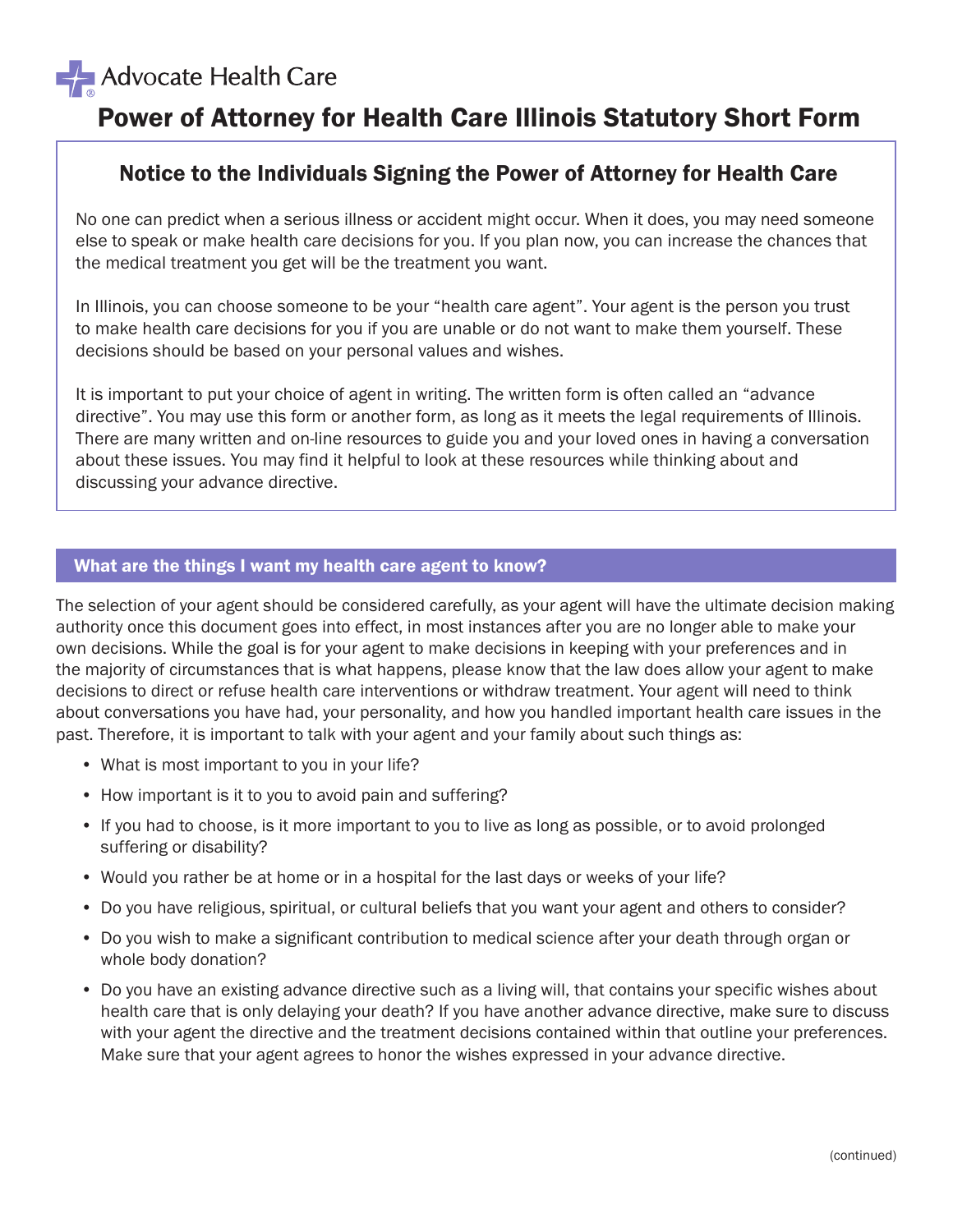#### What kind of decisions can my agent make?

If there is ever a period of time when your physician determines that you cannot make your own health care decisions, or if you do not want to make your own decisions, some of the decisions your agent could make are to:

- Talk with physicians and other health care providers about your condition.
- See medical records and approve who else can see them.
- Give permission for medical tests, medicines, surgery, or other treatments.
- Choose where you receive care and which physicians and others provide it.
- Decide to accept, withdraw, or decline treatments designed to keep you alive if you are near death or not likely to recover. You may choose to include guidelines and/or restrictions to your agent's authority.
- Agree or decline to donate your organs or your whole body if you have not already made this decision yourself. This could include donation for transplant, research, and/or education. You should let your agent know whether you are registered as a donor in the First Person Consent registry maintained by the Illinois Secretary of State or whether you have agreed to donate your whole body for medical research and/or education.
- Decide what to do with your remains after you have died, if you have not already made plans.

Talk with your other loved ones to help come to a decision (but your designated agent will have the final say over your other loved ones). Your agent is not automatically responsible for your health care expenses.

### Whom should I choose to be my health care agent?

You can pick a family member, but you do not have to. Your agent will have the responsibility to make medical treatment decisions, even if other people close to you might urge a different decision. The selection of your agent should be done carefully, as he or she will have ultimate decision-making authority for your treatment decisions once you are no longer able to voice your preferences. Choose a family member, friend, or other person who:

- Is at least 18 years old;
- Knows you well;
- You trust to do what is best for you and is willing to carry out your wishes, even if he or she may not agree with your wishes;
- Would be comfortable talking with and questioning your physicians and other health care providers;
- Would not be too upset to carry out your wishes if you became very sick; and
- Can be there for you when you need it and is willing to accept this important role.

### What if my agent is not available or is unwilling to make decisions for me?

If the person who is your first choice is unable to carry out this role, then the second agent you chose will make the decisions; if your second agent is not available, then the third agent you chose will make the decisions. The second and third agents are called your successor agents and they function as back-up agents to your first choice agent and may act only one at a time and in the order you list them.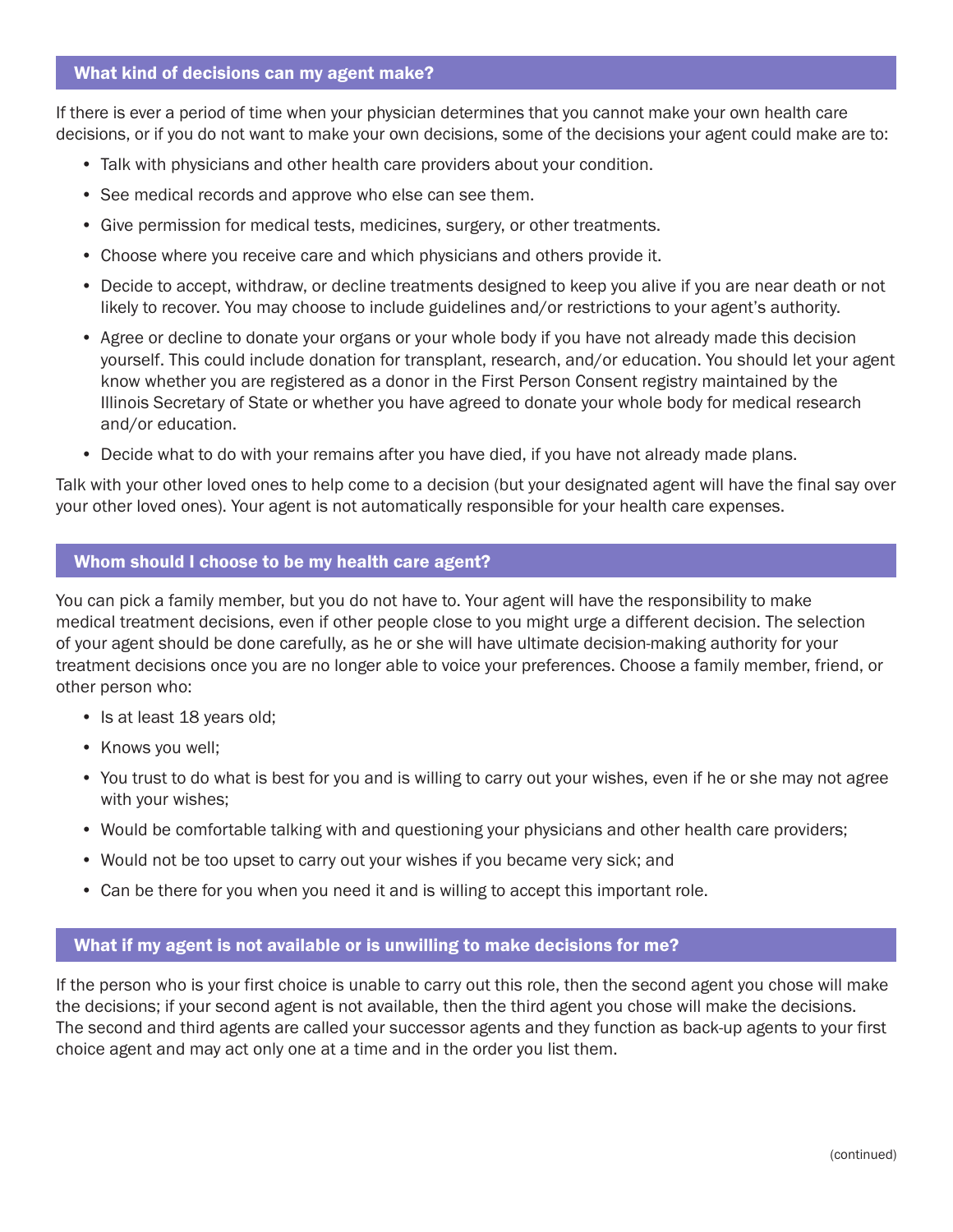## What will happen if I do not choose a health care agent?

If you become unable to make your own health care decisions and have not named an agent in writing, your physician and other health care providers will ask a family member, friend, or guardian to make decisions for you. In Illinois, a law directs which of these individuals will be consulted. In that law, each of these individuals is called a "surrogate". There are reasons why you may want to name an agent rather than rely on a surrogate:

- The person or people listed by this law may not be who you would want to make decisions for you.
- Some family members or friends might not be able or willing to make decisions as you would want them to.
- Family members and friends may disagree with one another about the best decisions.
- Under some circumstances, a surrogate may not be able to make the same kinds of decisions that an agent can make.

### What if there is no one available whom I trust to be my agent?

In this situation, it is especially important to talk to your physician and other health care providers and create written guidance about what you want or do not want, in case you are ever critically ill and cannot express your own wishes. You can complete a living will. You can also write your wishes down and/or discuss them with your physician or other health care provider and ask him or her to write it down in your chart. You might also want to use written or on-line resources to guide you through this process.

## What do I do with this form once I complete it?

Follow these instructions after you have completed the form:

- Sign the form in front of a witness. See the form for a list of who can and cannot witness it.
- Ask the witness to sign it, too.
- There is no need to have the form notarized.
- Give a copy to your agent and to each of your successor agents.
- Give another copy to your physician.
- Take a copy with you when you go to the hospital.
- Show it to your family and friends and others who care for you.

### What if I change my mind?

You may change your mind at any time. If you do, tell someone who is at least 18 years old that you have changed your mind, and/or destroy your document and any copies. If you wish, fill out a new form and make sure everyone you gave the old form to has a copy of the new one, including, but not limited to, your agents and your physicians.

# What if I do not want to use this form?

In the event you do not want to use the Illinois statutory form provided here, any document you complete must be executed by you, designate an agent who is over 18 years of age and not prohibited from serving as your agent, and state the agent's powers, but it need not be witnessed or conform in any other respect to the statutory health care power.

If you have questions about the use of any form, you may want to consult your physician, other health care provider, and/or an attorney.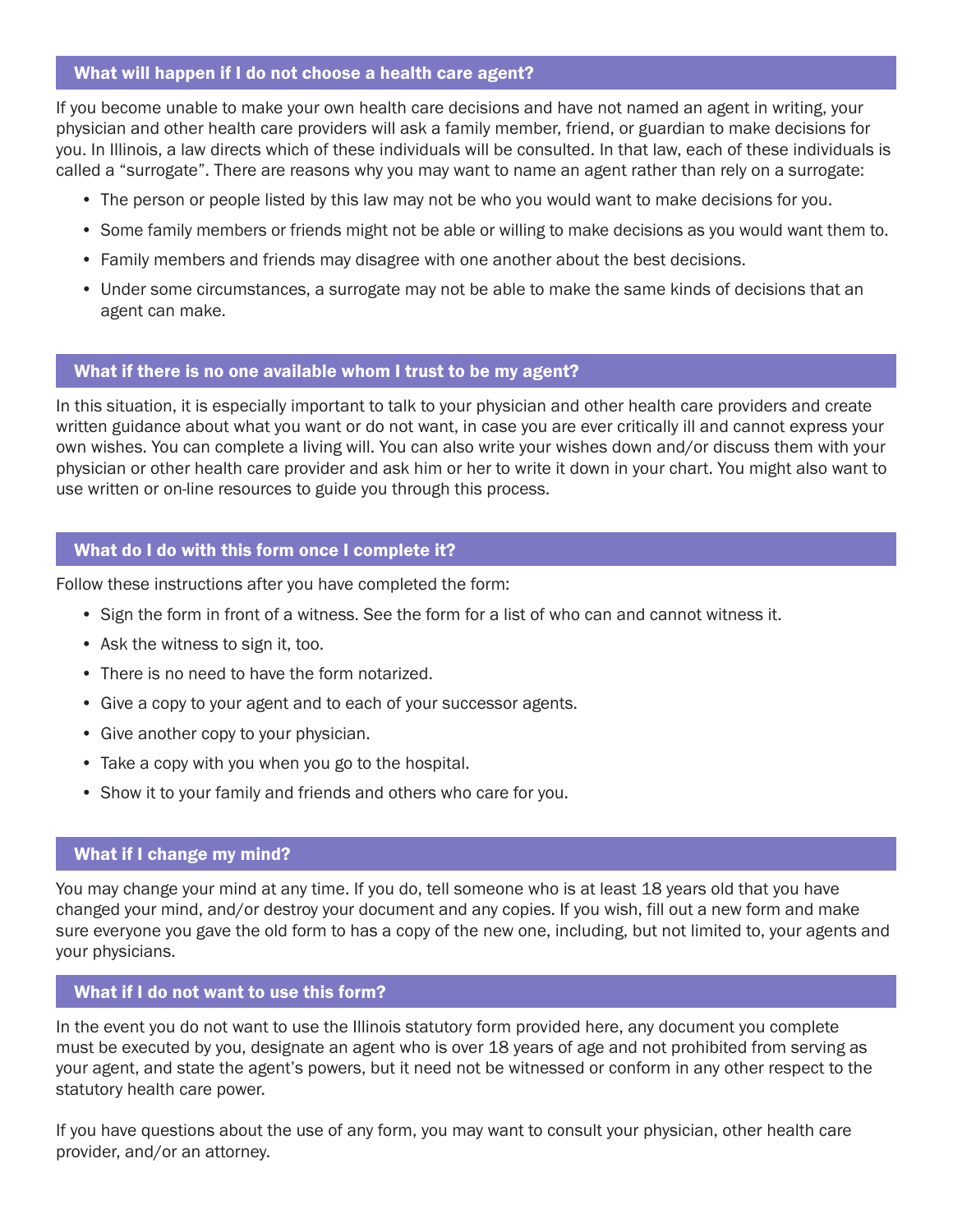

**Advocate Health Care**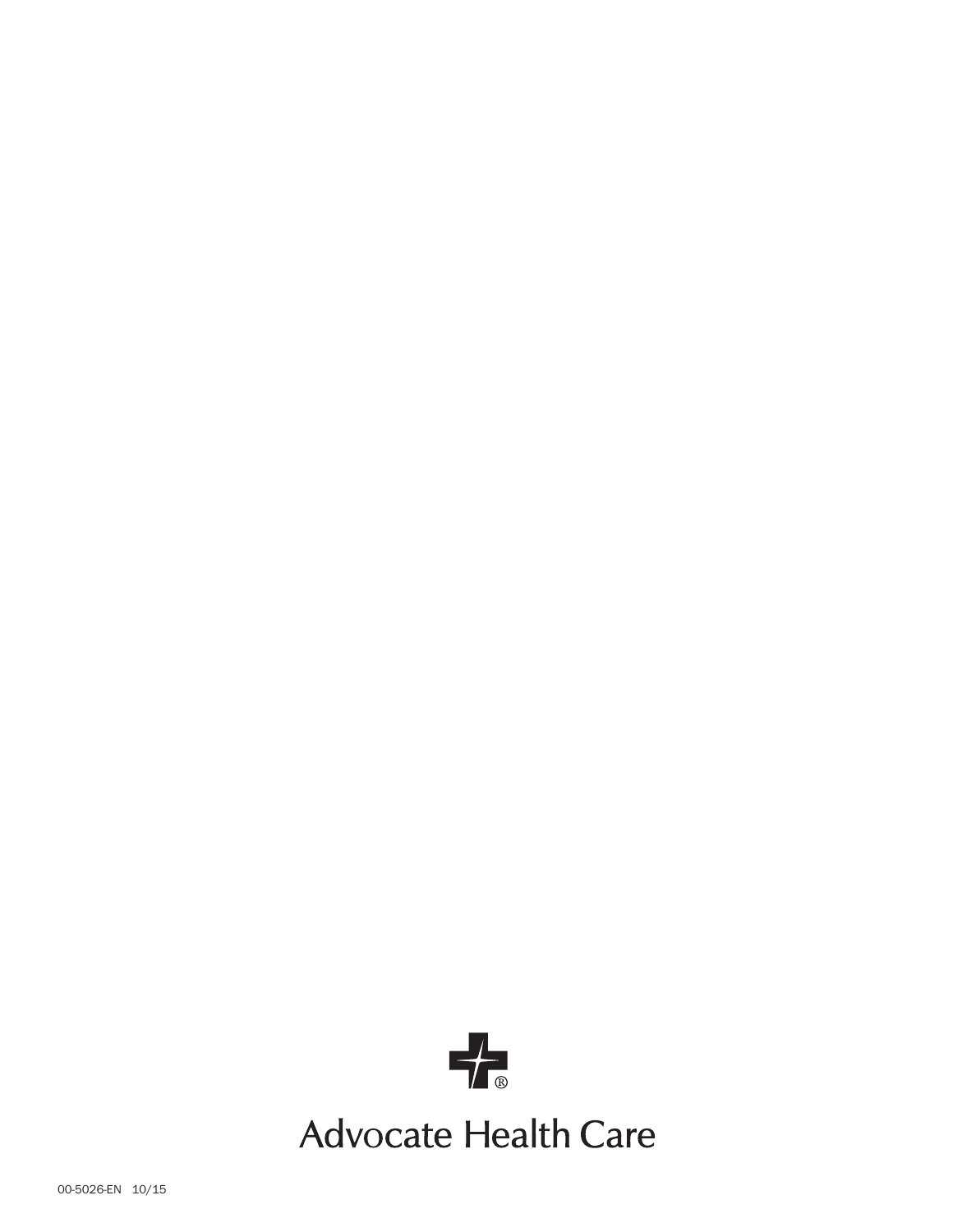# Power of Attorney for Health Care Illinois Statutory Short Form

This Power of Attorney revokes all previous Powers of Attorney for Health Care You must sign this form and a witness must also sign it before it is valid.

| I want the following person to be my health care agent:<br>(an agent is your personal representative under state and federal law)                                                                                                                                                                                                               |  |
|-------------------------------------------------------------------------------------------------------------------------------------------------------------------------------------------------------------------------------------------------------------------------------------------------------------------------------------------------|--|
|                                                                                                                                                                                                                                                                                                                                                 |  |
|                                                                                                                                                                                                                                                                                                                                                 |  |
| Please check box if applicable:                                                                                                                                                                                                                                                                                                                 |  |
| $\Box$ If a guardian of my person is to be appointed, I nominate the agent acting under this power of attorney as guardian.                                                                                                                                                                                                                     |  |
| Successor health care agents (optional):<br>If the agent I selected is unable or does not want to make health care decisions for me, then I request the<br>person(s) I name below to be my successor health care agent(s). Only one person at a time can serve as my<br>agent (add another page if you want to add more successor agent names). |  |
|                                                                                                                                                                                                                                                                                                                                                 |  |
|                                                                                                                                                                                                                                                                                                                                                 |  |

# My agent can make health care decisions for me, including:

- Deciding to accept, withdraw, or decline treatment for any physical or mental condition of mine, including lifeand-death decisions.
- Agreeing to admit me to or discharge me from any hospital, home, or other institution, including a mental health facility.

Address: \_\_\_\_\_\_\_\_\_\_\_\_\_\_\_\_\_\_\_\_\_\_\_\_\_\_\_\_\_\_\_\_\_\_\_\_\_\_\_\_\_\_\_\_\_\_\_\_\_\_\_\_\_\_\_\_\_\_\_\_\_\_\_\_\_\_\_\_\_\_\_\_\_\_\_\_\_\_\_\_\_\_\_\_\_\_\_\_\_\_

- Having complete access to my medical and mental health records, and sharing them with others as needed, including after I die.
- Carrying out the plans I have already made, or, if I have not done so, making decisions about my body or remains, including organ, tissue or whole body donation, autopsy, cremation, and burial.

The above grant of power is intended to be as broad as possible so that my agent will have the authority to make any decision I could make to obtain or terminate any type of health care, including withdrawal of nutrition and hydration and other life-sustaining measures.

#### I authorize my agent to (please check any one box):

- $\Box$  Make decisions for me only when I cannot make them for myself. The physician(s) taking care of me will determine when I lack this ability.
	- (If no box is checked, then the box above shall be implemented.) OR

Successor agent #2 name:  $\blacksquare$ 

 $\Box$  Make decisions for me only when I cannot make them for myself. The physician(s) taking care of me will determine when I lack this ability.

Starting now, for the purposes of assisting me with my health care plans, and decisions, my agent shall have complete access to my medical and mental health records, the authority to share them with others as needed, and the complete ability to communicate with my personal physician(s) and other health care providers, including the ability to require an opinion of my physician as to whether I lack the ability to make decisions for myself. OR

 $\Box$  Make decisions for me starting now and continuing after I am no longer able to make them for myself. While I am still able to make my own decisions, I can still do so if I want to.

|   | $\star$ |
|---|---------|
| ٠ | ∍       |
|   | J       |
|   | 冖       |
|   | ١<br>u  |
|   | っ       |
|   | ١       |
|   | $\star$ |
|   |         |

| $\frac{1}{\sqrt{2}}$ Advocate Health Care |  |
|-------------------------------------------|--|
|                                           |  |

**POWER OF ATTORNEY FOR HEALTHCARE ILLINOIS STATUTORY SHORT FORM** 

Patient Label